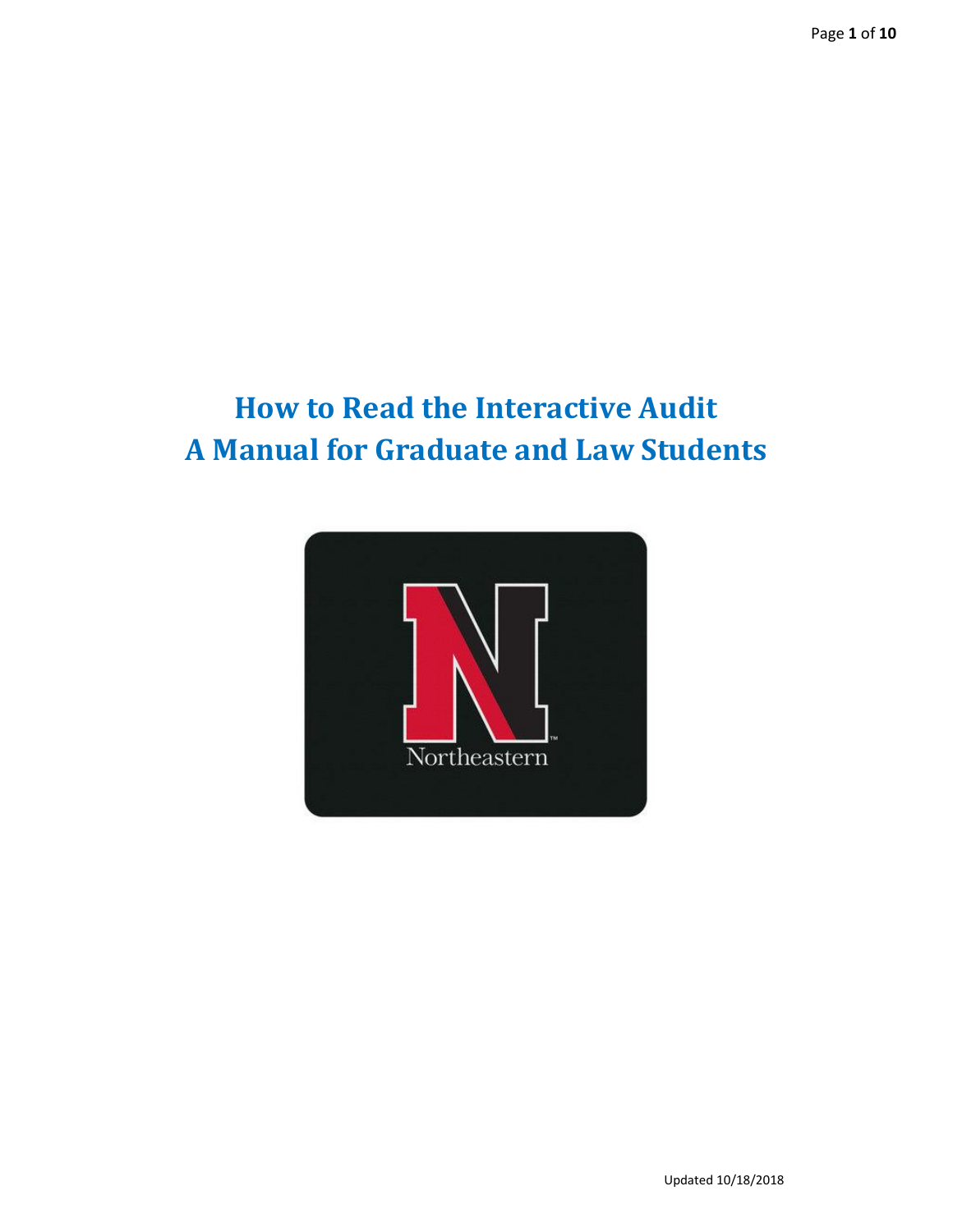# **[Accessing the Interactive Audit](#page-0-0)**

\*\*\*\*\*Do NOT use IE for your browser when you log into myNortheastern. Use Chrome or Firefox\*\*\*\*

You will access the degree audit from your myNortheastern page, search for Degree Audit

# Always run a new audit every time as the data is a live feed from Banner so you can pick up any changes to course registration, grades, and exceptions made to your programs, etc.

You will be presented with two options.

**Run Declared Programs**: This option will run audits for your programs listed under Run Declared Programs. This is the default option for when you reach this screen. To run the audits for declared programs, click Run Declared Program

Request an Audit

 $\overline{\mathbf{C}}$ 

|                                           | ▼ Run Declared Programs:                                     |                |                                           |                     |                  |
|-------------------------------------------|--------------------------------------------------------------|----------------|-------------------------------------------|---------------------|------------------|
| <b>Status</b>                             | Degree Program                                               |                | <b>Title</b>                              |                     |                  |
| Sought                                    | <b>EN-CERTG-EEDM</b>                                         |                | Engineering Economic Decision Making CERT |                     | Spring 2018      |
| Sought                                    | EN-CERTG-SCEM                                                |                | Supply Chain Engineering Management CERT  |                     | Spring 2017      |
| Sought                                    | <b>EN-ENGM-MSEM</b>                                          |                | <b>Engineering Management MSEM</b>        |                     | <b>Fall 2016</b> |
| ▶ Select a Different Program:             |                                                              |                |                                           |                     |                  |
| Run Declared Programs<br>Request an Audit | Advanced Settings Click to view available options.<br>Cancel |                |                                           |                     |                  |
|                                           |                                                              |                |                                           |                     |                  |
| <b>Status</b>                             |                                                              | Degree Program | Title                                     | <b>Catalog Year</b> |                  |
| Sought                                    |                                                              | SH-HIST-MA     | <b>History MA</b>                         | <b>Fall 2016</b>    |                  |
| * Run Declared Programs:<br>In Progress   |                                                              | SH-HIST-PHD    | <b>History PhD</b>                        | <b>Fall 2016</b>    |                  |

The status column: Sought (your applied for graduation), Awarded (the degree was awarded), In Progress (corresponding program is in progress). Awarded degrees will appear for 1 year after the degree was awarded.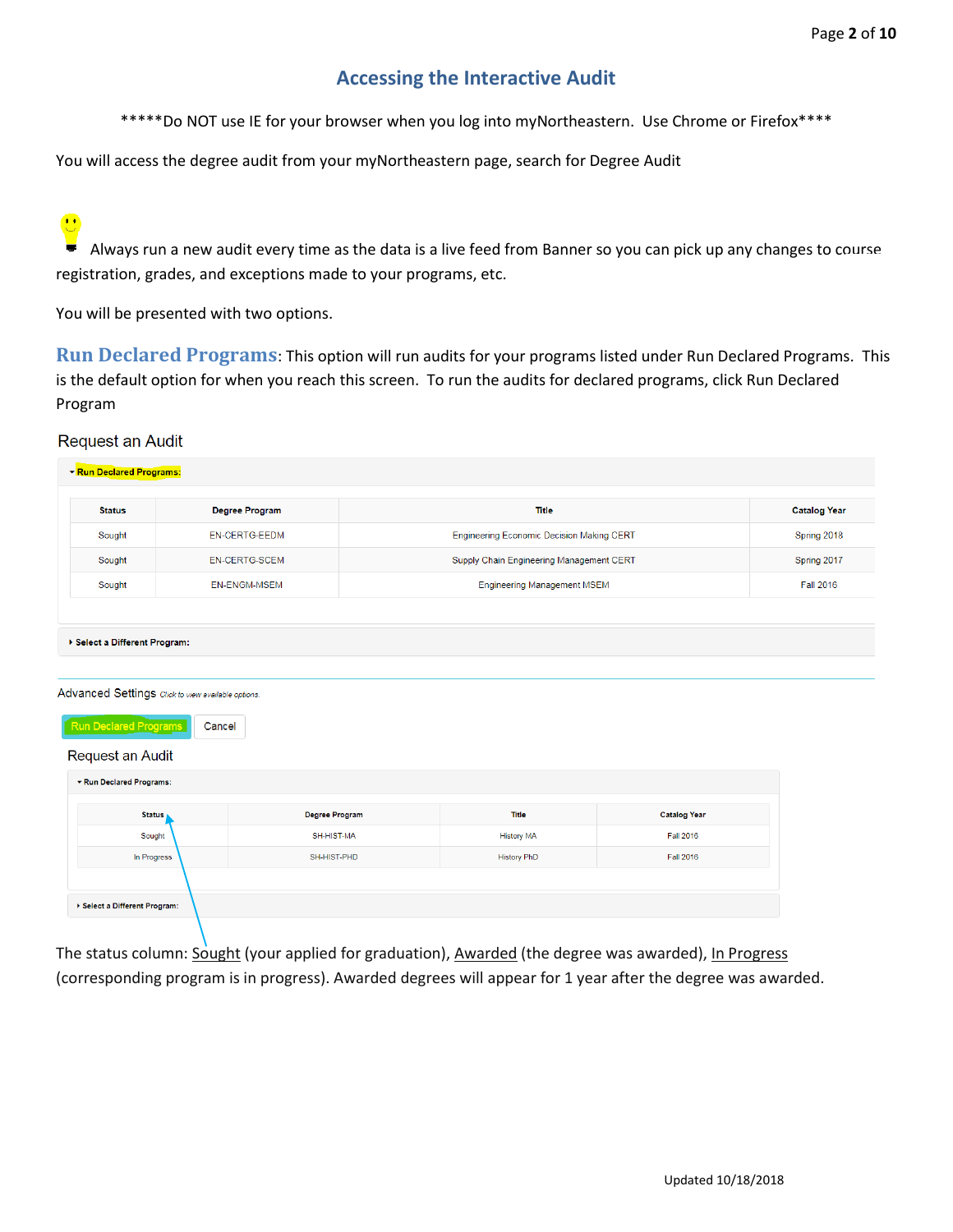# **What If Audit**

 $\bullet$ 

(ie select a different program):

This option allows you to generate a "what if" audit for any program. This tool can be used to see how your academic record fulfills requirements for other programs. To select this option, click the "Select a Different Program"

| <del>▼</del> Select a Different Program: | Choosing a degree program here will not change your declared degree program. | Select the College, Major, Degree, Program, and<br>Catalog year for the program for which you would<br>like to generate an audit. |
|------------------------------------------|------------------------------------------------------------------------------|-----------------------------------------------------------------------------------------------------------------------------------|
| College:                                 | $\blacksquare$                                                               | Please note you must select those options in the<br>top-down order they are listed, as each field below                           |
| Major:                                   | $\overline{\phantom{a}}$                                                     | another field will only populate with options after<br>you have selected the field above it.                                      |
| Degree:                                  | $\overline{\phantom{a}}$                                                     |                                                                                                                                   |
| Program:                                 | $\overline{\phantom{a}}$                                                     | <b>Request an Audit</b><br>Run Declared Programs:                                                                                 |
| <b>Catalog Year:</b>                     | $\overline{\phantom{a}}$                                                     | Select a Different Program:<br>Choosing a degree program here will not change your declared degree program.                       |
|                                          |                                                                              | <b>SS/Hum &gt; Certificat &gt; CERTG Public Policy Analysis</b><br>2017<br><b>Catalog Year:</b><br><b>Clear Selections</b>        |
| <b>Run Different Program</b>             | Advanced Settings Click to view available options.<br>Cancel                 | Advanced Settings Click to view available options.<br><b>Run Different Program</b><br>Cancel                                      |

After making the selections from the dropdown, click Run Different Program to run the audit.

■ Notice the disclaimer that "Choosing a degree program will not change your declared degree program." Running a what-if audit does not change your program; it is solely an exploratory function.

You may also notice the Advanced Settings at the bottom of the screen. The default is to always include In-Progress coursework; if you do not want to see current or future registration you will uncheck the box before running the audit. You also have format option, HTML is the default if you want to print an audit you should run as a PDF.

|                                              | Advanced Settings Click to view available options. |  |
|----------------------------------------------|----------------------------------------------------|--|
| <b>Include In Progress</b><br><b>Courses</b> |                                                    |  |
| Format                                       | Regular (HTML)                                     |  |
|                                              | <b>Regular (HTML)</b><br><b>PDF</b>                |  |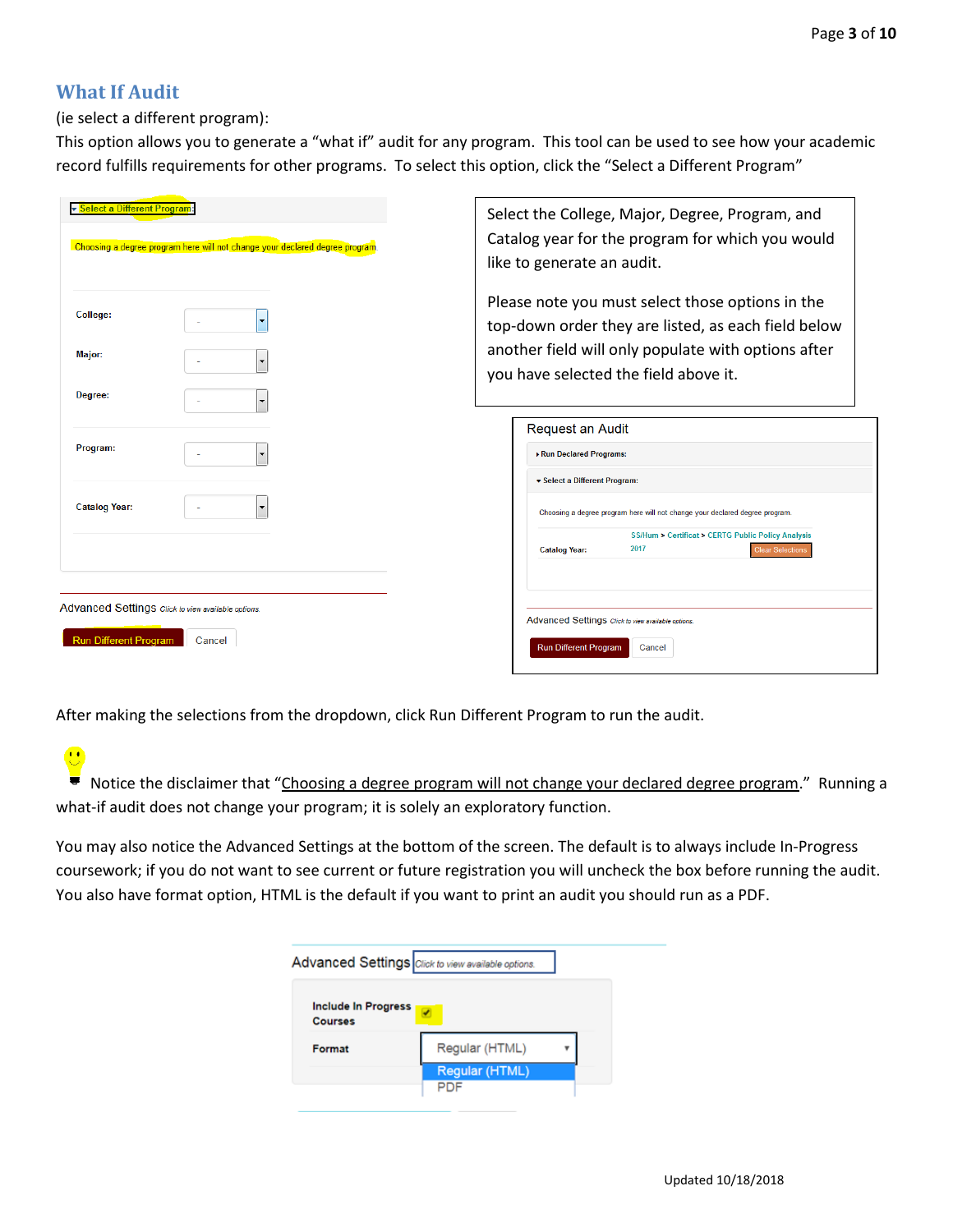# **View the Audit**

Once you run the audit (either the declared program or different program) you will be brought to the screen below. The newly created audit will fall to the top of the queue containing all your audits currently available for viewing. Click view audit in the far-right column to bring up the audit. Check the time and date under the Created column to make sure you are selecting the correct audit.

The Audits section on the horizontal toolbar can be used to either Request New audit or Manage (return to the audit queue).

| Audits $\sim$                                                                                                                                                                           |
|-----------------------------------------------------------------------------------------------------------------------------------------------------------------------------------------|
| <b>Request New</b>                                                                                                                                                                      |
| : Requests<br>Manage                                                                                                                                                                    |
| These are the audits that have been run in the past for this student's record. Hitting the "Run Audit" button will run a new audit report. Deleting audits removes them from this list. |
|                                                                                                                                                                                         |

#### Manage Audit page (history of audits that have been run)

Audit Type: Blank = default Program(s) run

**Run Audit** 

**WHAT-IF** = explore other programs "what if" audit run (does not change your declared program)

| ID     | Program              | <b>Catalog Year</b> | ▼ Created           | Audit<br>Type  | Format      | <b>Run By</b> | Course<br>Type | View              |
|--------|----------------------|---------------------|---------------------|----------------|-------------|---------------|----------------|-------------------|
| 289273 | <b>EN-ELEE-MSECE</b> | Fall 2018           | 09/13/2018 1:33 PM  |                | <b>HTML</b> |               | IP             | <b>View Audit</b> |
| 289267 | EN-ELEE-MSECE        | Fall 2018           | 09/13/2018 11:58 AM |                | PDF         |               | IP             | <b>View Audit</b> |
| 289265 | <b>EN-ELEE-MSECE</b> | <b>Fall 2018</b>    | 09/13/2018 11:58 AM |                | <b>HTML</b> |               | IP             | <b>View Audit</b> |
| 289263 | BV-ABA-CAGS          | 2019                | 09/13/2018 11:58 AM | <b>WHAT-IF</b> | <b>HTML</b> |               | IP             | <b>View Audit</b> |
| 289261 | <b>EN-ELEE-MSECE</b> | Fall 2018           | 09/13/2018 11:51 AM |                | <b>HTML</b> |               | IP             | <b>View Audit</b> |
| 288845 | EN-ELEE-MSECE        | Fall 2018           | 08/23/2018 2:30 PM  |                | <b>HTML</b> |               | 曲              | <b>View Audit</b> |
| 288843 | <b>EN-ELEE-MSECE</b> | Fall 2018           | 08/23/2018 2:24 PM  |                | <b>HTML</b> |               | 曲              | <b>View Audit</b> |
| 288807 | EN-ELEE-MSECE        | Fall 2018           | 08/23/2018 8:52 AM  |                | <b>HTML</b> |               | 曲              | <b>View Audit</b> |

Format default is HTML If you want to print or run audit as PDF  $\mu$ se the Advanced Settings (see above)

Course type indicator: blank = no current registration



 $\mathbb{H}$  IP = in progress courses

Calendar icon = future term registration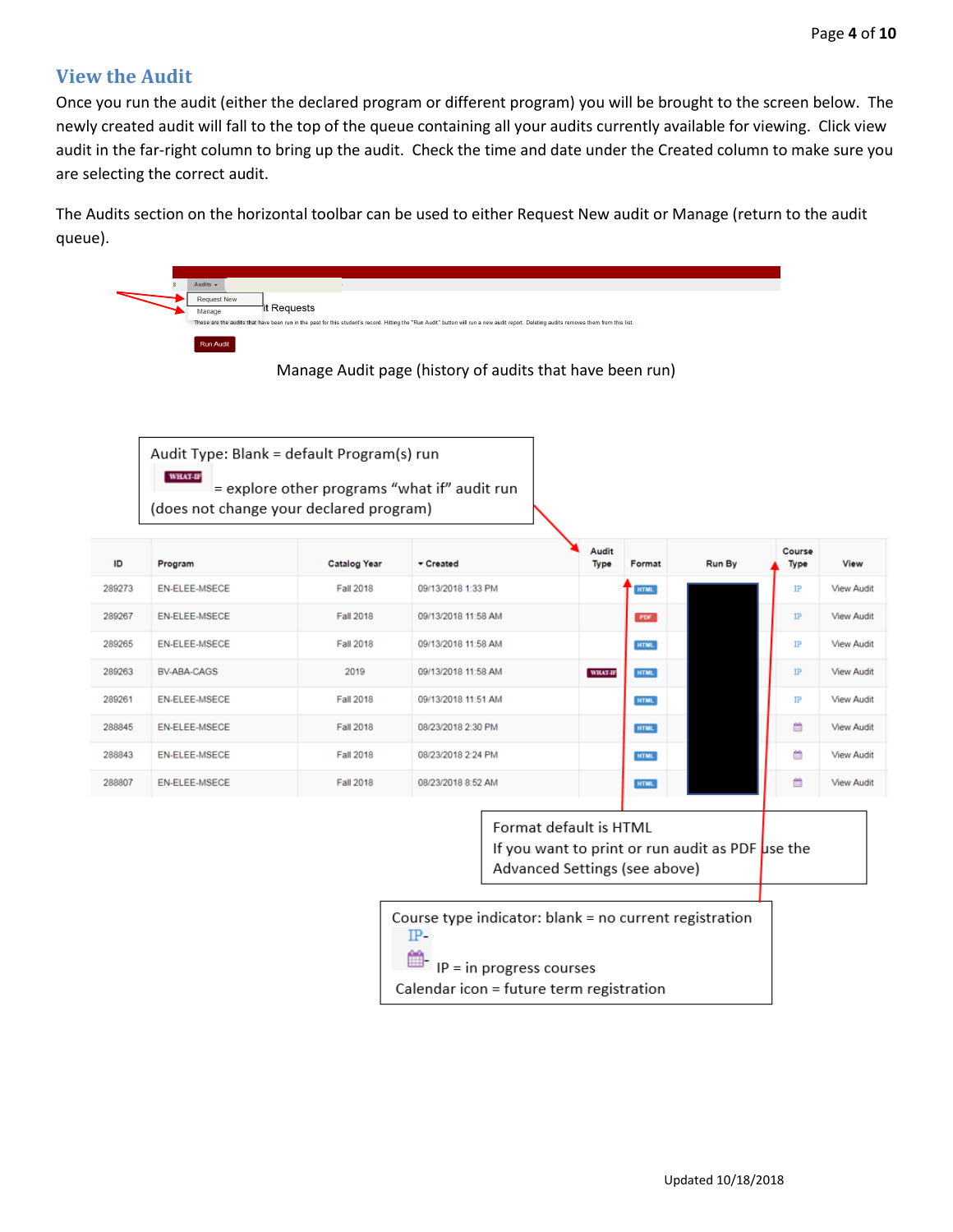# **Reading the Interactive Audit (IA)**

Once you select view audit, you will be brought to the Audit Overview (note: this section of the guide will use screenshots from different programs that best illustrate key points)



#### Header

The top of the audit is a heading which provides the following information: your name, Program, Date/time the audit was run, catalog term/year and graduation date.

| <b>MBA</b> (Evenina) |
|----------------------|
|                      |
|                      |

| <b>Prepared On</b> | 08/30/2018 12:10 PM | Program Code    | BA-BSAD-E-MBA | <b>Catalog Year</b> | Spring 2018      |
|--------------------|---------------------|-----------------|---------------|---------------------|------------------|
| <b>Student ID</b>  |                     | Graduation Date | May-2020      | <b>Job ID</b>       | 2018083012102360 |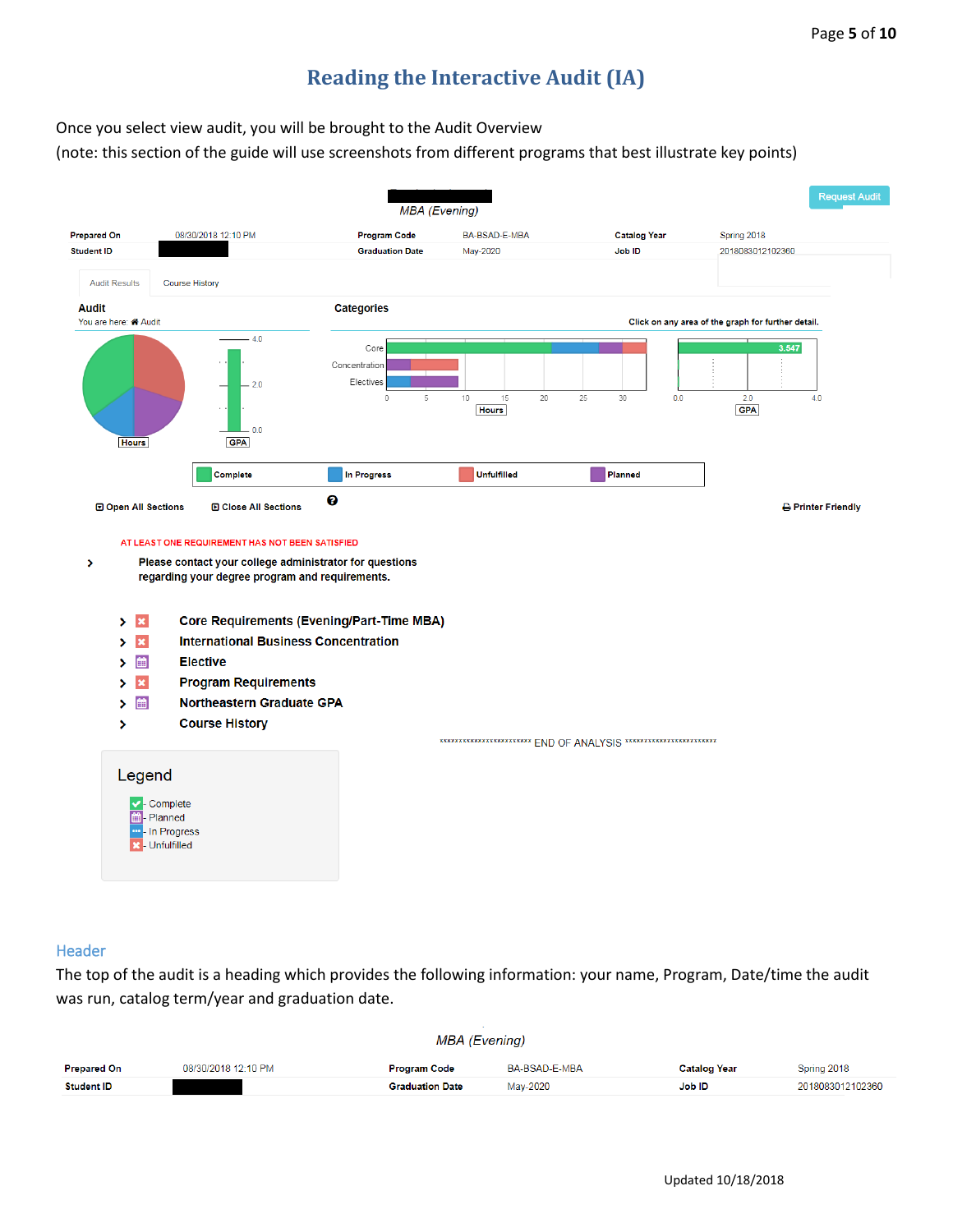#### Graduation Date

The graduation date changes format when your degree seeking status changes: May-2020 month-year format = In progress 01/2019 month/year format = Sought (applied for graduation) 12/16/2017 month/day/year format = Awarded

# **Degree Requirements**

When you first open the audit, the degree requirements are collapsed. Click "Open All Sections" to expand the audit to show the details for all requirements. If you wish to view details of an individual requirement, click the small, black arrow to the left of the requirement title or use the graphs at the top of the audit to drill down to specific requirements.



Requirements with 'OPT' to the left of the requirement are not required and are informational only.

#### Charts and Graphs

 $\bullet$ 

Between the header and the degree requirements you will see several charts and graphs



Here is a brief rundown of the different charts and what they mean:

Pie Chart: The pie chart represents the minimum total number of credits required for this degree. If you position your cursor over a section of the chart, the credits for that section will be displayed.

NOTE: The pie chart does not reflect the total number of credits taken; it reflects the total number of credits being applied toward this degree program.

The values on the pie chart, as with all charts and graphs in the IA, will change depending on the viewing level (i.e. Audit, Categories, Requirements) of the charts.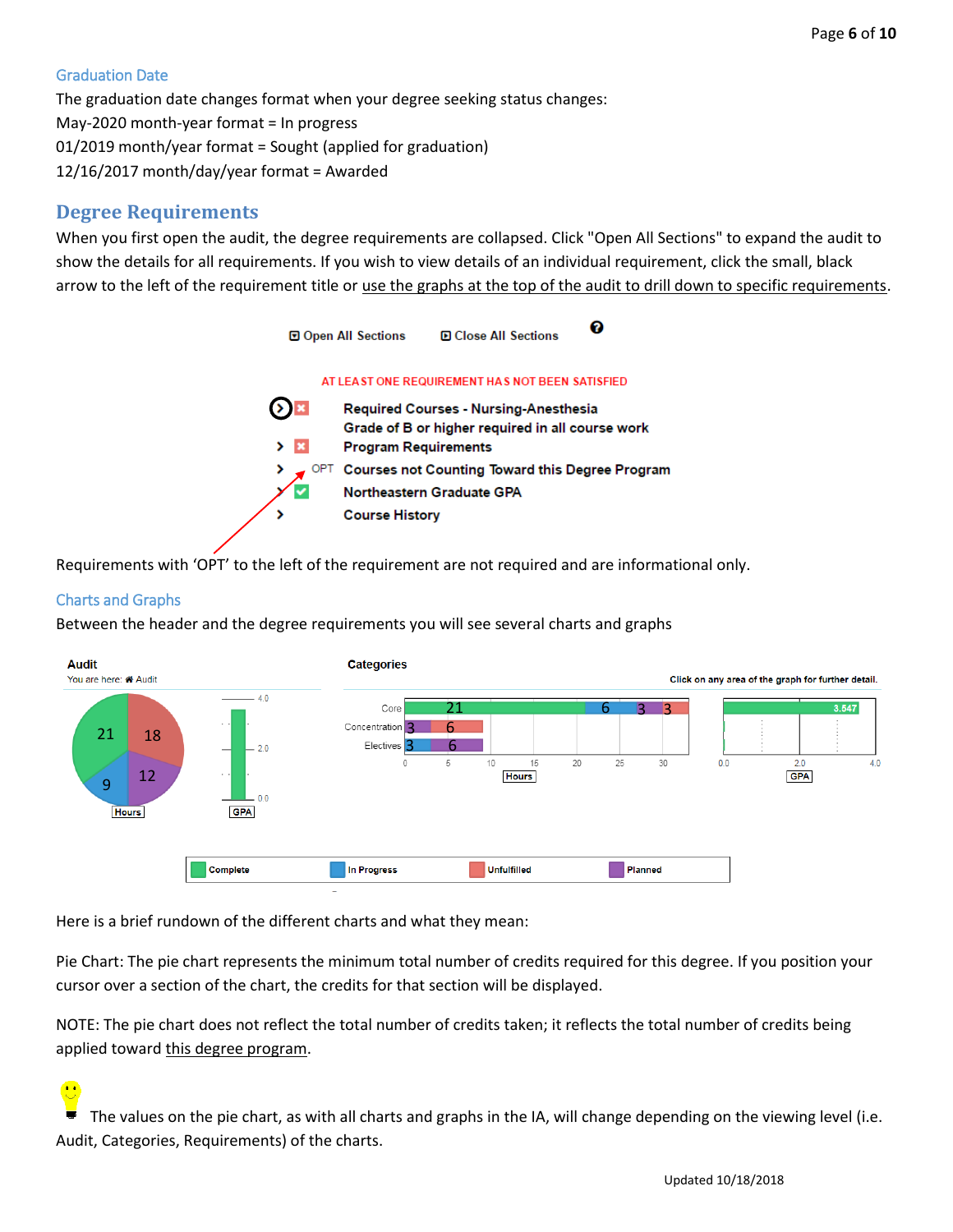GPA Vertical Bar Graph: The vertical bar graph next to the pie chart indicates the GPA for all GR or LW level courses you have taken at Northeastern.

Horizontal Bar Graphs: These graphs display the hours needed: in-progress (current term registration), completed, and future term registration (planned) in each component of your degree program. The set of graphs to the right of the hours graphs displays the GPA for each component of your degree. Placing your cursor over any portion of the graph will bring up exact figure for that portion of the graph.

# **Drilling Down in the Audit**

Each of the bars in the categories column represents a category in the audit that consists of at least one requirement.

You may drill down to view these individual requirements and their associated charts and graphs by clicking on the category label on the bar graph.

You may drill down another level to view individual sub-requirements and the associated charts and graphs for those sub-requirements by clicking on the requirement label on the bar graph.

#### Course History tab

Clicking on this tab will bring up a new screen with course history. To get back to the audit click the audit results tab.



Filter by: Grade v Term  $\mathbf{v}$   $\mathbf{v}$ The course history bar graph displays the complete, in-progress and future registration hours by academic year, and also

provides a plot line tracking the GPA. The Transfer bar includes all transfer courses.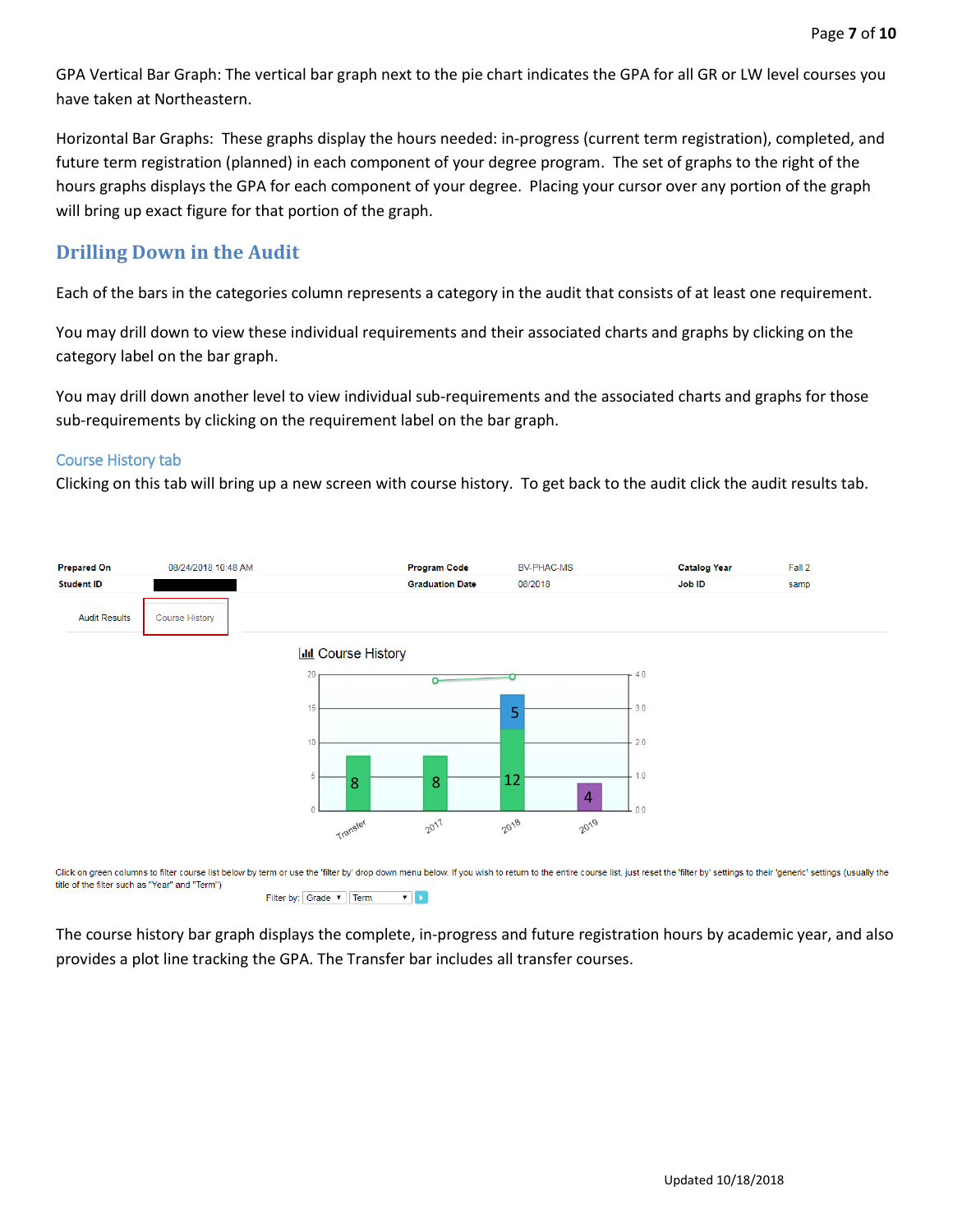#### The course history list is searchable by clicking on column headings or by year (using the bar graph above)

|          |                  | Course          | <b>Hours</b> | Grade     | <b>Title</b>                         | <b>Status</b> |
|----------|------------------|-----------------|--------------|-----------|--------------------------------------|---------------|
| Transfer | <b>SP15</b>      | <b>PHSC6962</b> | 4.00         | т         | Elective                             | $\checkmark$  |
| Transfer | <b>SP15</b>      | <b>PHSC6962</b> | 4.00         | т         | Elective                             | ✔             |
| 2017     | <b>SP17</b>      | <b>PMCL6261</b> | 2.00         | A-        | Pharmacology 2                       | $\checkmark$  |
| 2017     | <b>SP17</b>      | <b>PHSC5310</b> | 2.00         | A-        | <b>Cellular Physiology</b>           | $\checkmark$  |
| 2017     | <b>FL16</b>      | <b>PHSC5300</b> | 2.00         | А         | <b>Pharmaceutical Biochemistry</b>   | $\checkmark$  |
| 2017     | <b>FL16</b>      | <b>PHSC5100</b> | 2.00         | А         | Concepts in Pharmaceutical Sc        | $\checkmark$  |
| 2018     | <b>SM18</b>      | <b>PHSC5360</b> | 4.00         | <b>RG</b> | Anti-Infectives                      | IP            |
| 2018     | S <sub>118</sub> | <b>PHSC5976</b> | 1.00         | <b>RG</b> | <b>Directed Study</b>                | $\rm IP$      |
| 2018     | <b>SP18</b>      | <b>PMCL6262</b> | 2.00         | A         | <b>Receptor Pharmacology</b>         | ✓             |
| 2018     | <b>SP18</b>      | <b>PMCL6260</b> | 2.00         | A-        | Pharmacology 1                       | $\checkmark$  |
| 2018     | <b>SP18</b>      | <b>BIOL6381</b> | 2.00         | A         | <b>Ethics in Biological Research</b> | $\checkmark$  |
| 2018     | <b>FL17</b>      | <b>PHSC6216</b> | 2.00         | А         | Hmn Physiology/Pathophysiolog        | $\checkmark$  |
| 2018     | <b>FL17</b>      | <b>PHSC6214</b> | 2.00         | А         | <b>Experimental Design/Biostats</b>  | $\checkmark$  |
| 2018     | <b>FL17</b>      | <b>PHSC6210</b> | 2.00         | А         | Drug Design Eval & Developmnt        | ✓             |
| 2019     | <b>FL18</b>      | <b>PHSC6300</b> | 1.00         | FC.       | Pharmaceutical Science Semina        | 龠             |
| 2019     | <b>FL18</b>      | <b>PHSC5555</b> | 3.00         | FC        | <b>Pharmaceutical Toxicology</b>     | 篇             |

### Legend

✔- Completed Course

IP- In Progress Course

Planned Course

# **Reading Requirements in Detail**

# **Simple Requirement**

All requirements have at least 1 sub-requirement that specifies required courses and/or credits to be completed for the degree program.

|                | <b>Electives: Political Science</b> |                           |                                      |
|----------------|-------------------------------------|---------------------------|--------------------------------------|
|                | 3.0 Hours Attempted                 | 12.0 Points               | 4.000 GPA                            |
| $\pmb{\times}$ | Electives                           |                           |                                      |
|                | 3.0 Hours Added                     | 1 Course Taken            |                                      |
|                | $IN-P$ $\rightarrow$                | 3.0 Hours                 | 1 Course Taken                       |
|                | FL14 POLS7203                       | $3.0\quad A$              | <b>Techniques of Policy Analysis</b> |
|                | SP15 POLS7334                       | 3.0 RG<br>Social Networks |                                      |
|                | 18.0 Hours<br>Needs:                | 6 Courses                 |                                      |
|                | <b>Select From:</b>                 | POLS7200 TO POLS7978,8982 |                                      |

- You need a total of 8 courses or 24 hours for this requirement to be fulfilled. Because the requirement is partially fulfilled, however, the needed hours/courses only states what is left.
- In this case, you have 1 completed course and 3 completed hours, 1 in progress course and 3 in progress hours, and still need 6 courses and 18 hours.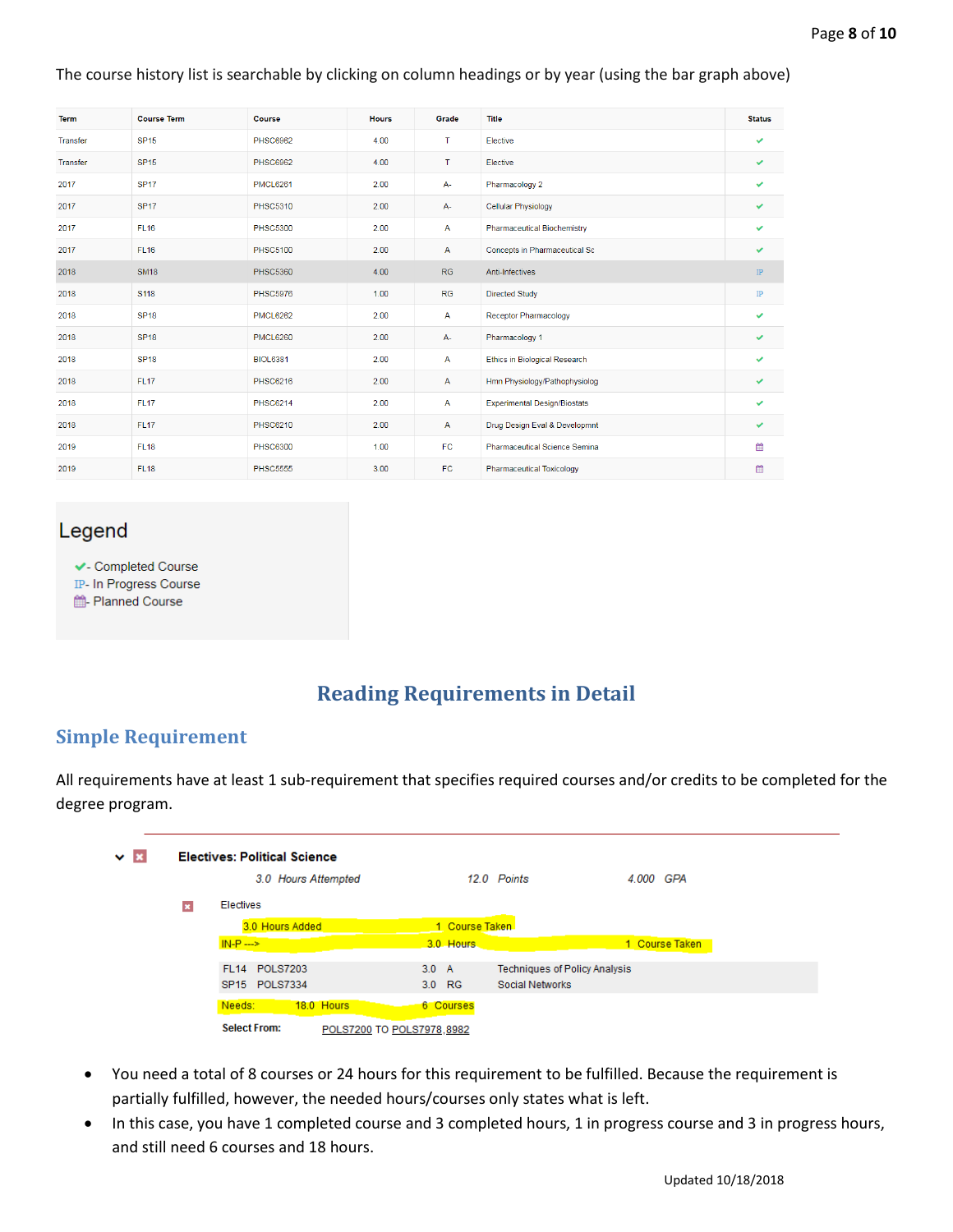This information is reflected on the highlighted portions of the above screenshot in that order.

 $\mathbf{r}$ 

If a sub-requirement is not completed, the courses or range of courses that will satisfy the sub-requirement are displayed after the "Select From" section.

# **Multiple Sub-Requirements**

Here is an example of a requirement with multiple sub-requirements, none of which are fulfilled.



If there is more than 1 sub-requirement in a requirement (as in the top example-1<sup>st</sup> requirement), the audit states how many sub-groups (sub-requirements) are required.

• Requirement 1: General Requirements

Sub-requirement 1 (Required Courses) lists courses separated by commas. In this case, five courses are required and only five are listed, so it is implied without overtly specifying that all 5 of these courses are required.

Sub-requirement 2 (Chemistry Electives) requires 18 hours from a range of courses (CHEM5610-7320) with an additional 2 courses (CHEM5550 & 5570) specified. You can choose any 18 hours from the course list.

• Requirement 2: Dissertation

2 courses are required and 2 are listed. University policy dictates that Dissertation must be taken twice before Dissertation Continuation can be taken. The sub-requirement specifies you must take CHEM9990 twice, so the audit notes this accordingly. In parenthesis after the course code, the (2) indicates that the course must be taken twice, and the (R) indicates that this course(s) is required.